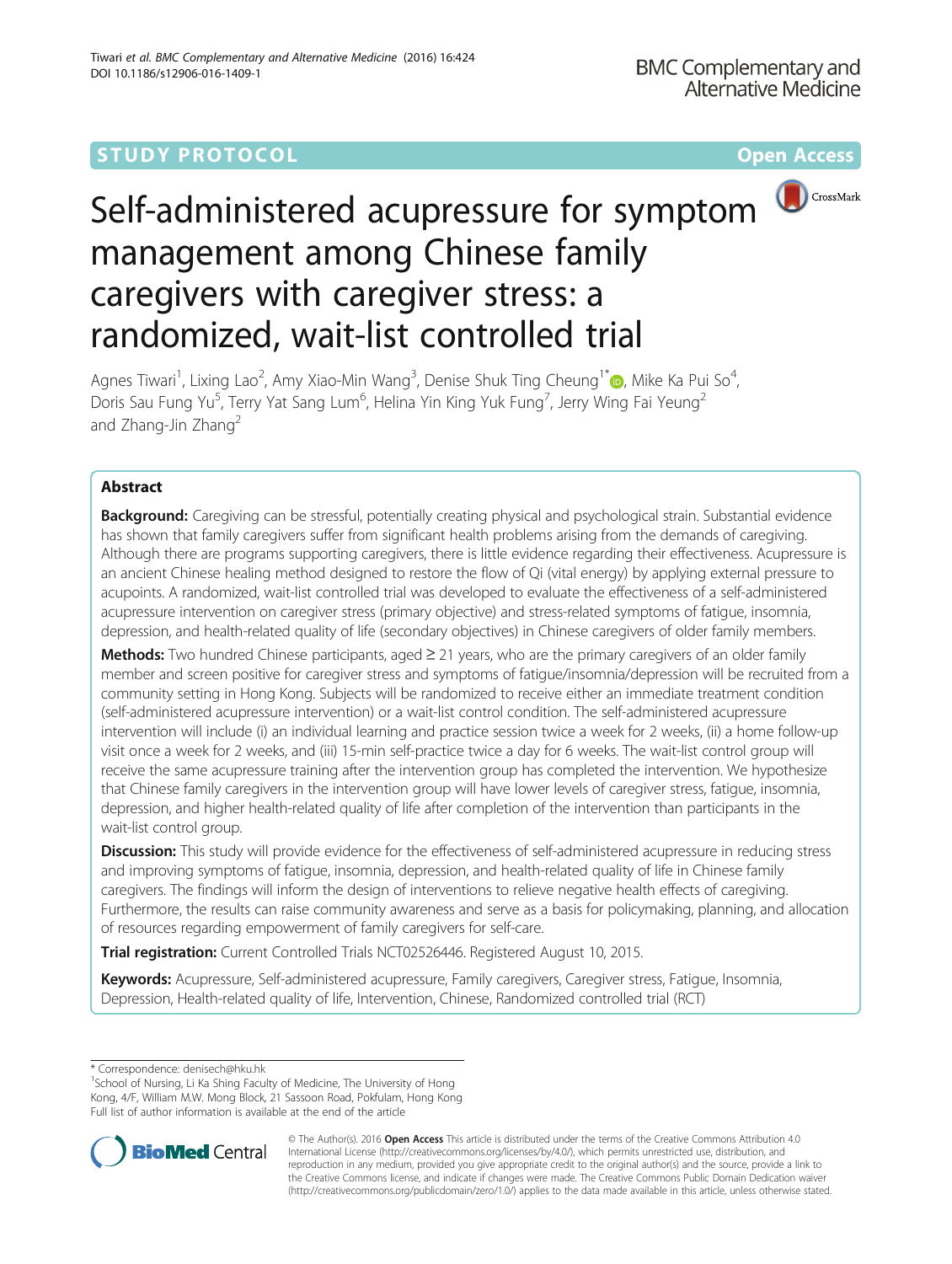#### Background

It is estimated that 1.5 billion people, representing 16 % of the world's population, will be aged 65 years or older by 2050 [\[1](#page-10-0)]. With increasing population age, noncommunicable diseases increase in prevalence, including chronic disease and disability. This leads to an increased demand for care, and the primary caregiver role often falls on family members [\[2](#page-10-0)]. In this study, the primary caregiver of an older family member is defined as one who provides unpaid care to the care recipient for no less than 14 h per week, and the care recipients are older family members (aged  $\geq 65$  years) irrespective of their health problems/disabilities.

While caring for an older family member can be rewarding for some, evidence shows that family caregivers are at risk of emotional, mental, and physical health problems arising from the complexity and strains of caregiving [\[2](#page-10-0)–[5\]](#page-10-0). Caregiver stress, defined as "the burden or strain that caregivers face when caring for a person with a chronic disease," is prevalent and associated with stress-related symptoms, notably fatigue, insomnia, and depression [[3\]](#page-10-0). Fatigue is often the initial and most difficult problem resulting from the stressful caregiving process, and leads to sleep disturbance, anxiety, and depression [\[6](#page-10-0)]. It is estimated that more than one-third of family caregivers suffer from poor health [[7\]](#page-10-0).

Not only does caregiver stress put family caregivers at risk for poor health outcomes, it may also affect their quality of life [\[8](#page-10-0)] and hinder their ability to provide care, with negative consequences for their care recipients [\[9](#page-10-0)]. The adverse impact of caregiver stress on the health and safety of both caregivers and care recipients can lead to increased social and healthcare costs [[2\]](#page-10-0). Despite the recognition that stress-related health symptoms among family caregivers is a public health priority [[1\]](#page-10-0), there is little evidence about the effectiveness of symptom management for these caregivers.

We aim to study Chinese family caregivers because China comprises 19 % of the world's population and is expected to have an older population of 25 % by 2030 [\[10\]](#page-10-0). Furthermore, with 90 % of older Chinese living at home [\[11](#page-10-0)], much of the caregiving responsibilities are likely to fall on their family members. Although the Confucian value of filial piety may buffer the demands of caregiving, Chinese family caregivers are not exempt from caregiver stress [[12](#page-10-0)]. Therefore, these caregivers, similar to their Western counterparts, are in need of effective, achievable, and acceptable interventions to help them manage caregiver stress.

#### Acupressure and symptom management

Acupressure, defined as the application of pressure on acupoints using the hands, fingers, or thumbs [[13](#page-10-0)–[15\]](#page-10-0), is a non-invasive technique based on the meridian theory of Traditional Chinese medicine (TCM). TCM theory holds that meridians, which are channels in a network of energy pathways throughout the body, regulate the flow of Qi (vital energy) and the unbalanced flow of Qi results in disease [\[16\]](#page-10-0). By applying pressure to acupoints (trigger or active points) on the surface of the skin, acupressure stimulates the meridians, resulting in the opening of the channels and balancing of energy, thus restoring health [[14](#page-10-0), [16](#page-10-0)]. Because acupressure uses the application of pressure to acupoints without penetrating the skin, it is noninvasive and painless [[17](#page-10-0), [18](#page-10-0)]. The use of acupressure for positive symptom management in healthy people and patients by trained practitioners has been reported [[17](#page-10-0)–[22\]](#page-10-0).

In addition to the administration of acupressure by trained practitioners, self-administered acupressure has also been used for symptom management. Self-administered acupressure is acupressure performed by the recipients themselves after undergoing appropriate training. This technique has a number of advantages including flexibility, low cost, and empowerment [[18](#page-10-0)]. Studies have reported on the clinical application of self-administered acupressure [[14](#page-10-0), [23](#page-10-0)]. In addition, systematic reviews of the effect of selfadministered acupressure for symptom management have been conducted. These reviews included perceived stress, insomnia, and sleep disturbances, and the studies found positive effects and safety. However, attention was also drawn to the need for well-designed randomized controlled trials [\[13, 18\]](#page-10-0).

Self-administered acupressure is likely to suit the family caregivers because their caregiver responsibilities often leave them with little time and flexibility to seek their own treatment. Once they have mastered the technique of self-administered acupressure, they can choose when and where to conduct the intervention to suit their caregiver activities and their own needs.

In the present study protocol, we detail a self-administered acupressure intervention protocol for Chinese family caregivers with caregiver stress based on our previous study on: (i) a similar model of self-administered acupressure previously tested in women with osteoarthritic knee pain that was shown to be feasible and safe [\[14](#page-10-0)]; (ii) factors aggravating or buffering caregiver stress among Chinese family caregivers [\[12\]](#page-10-0); (iii) a case management approach to improve the health outcomes of Chinese family caregivers of dementia patients [\[24\]](#page-10-0); and (iv) the scientific basis of symptom management [[25](#page-10-0)]. In light of the needs of these caregivers and the little evidence on the effectiveness of self-administered acupressure in symptom management, a specifically designed self-administered acupressure intervention for Chinese family caregivers will be implemented and evaluated in this study.

#### Aims and hypotheses

The primary aim of this randomized, wait-list controlled trial is to evaluate the effectiveness of a self-administered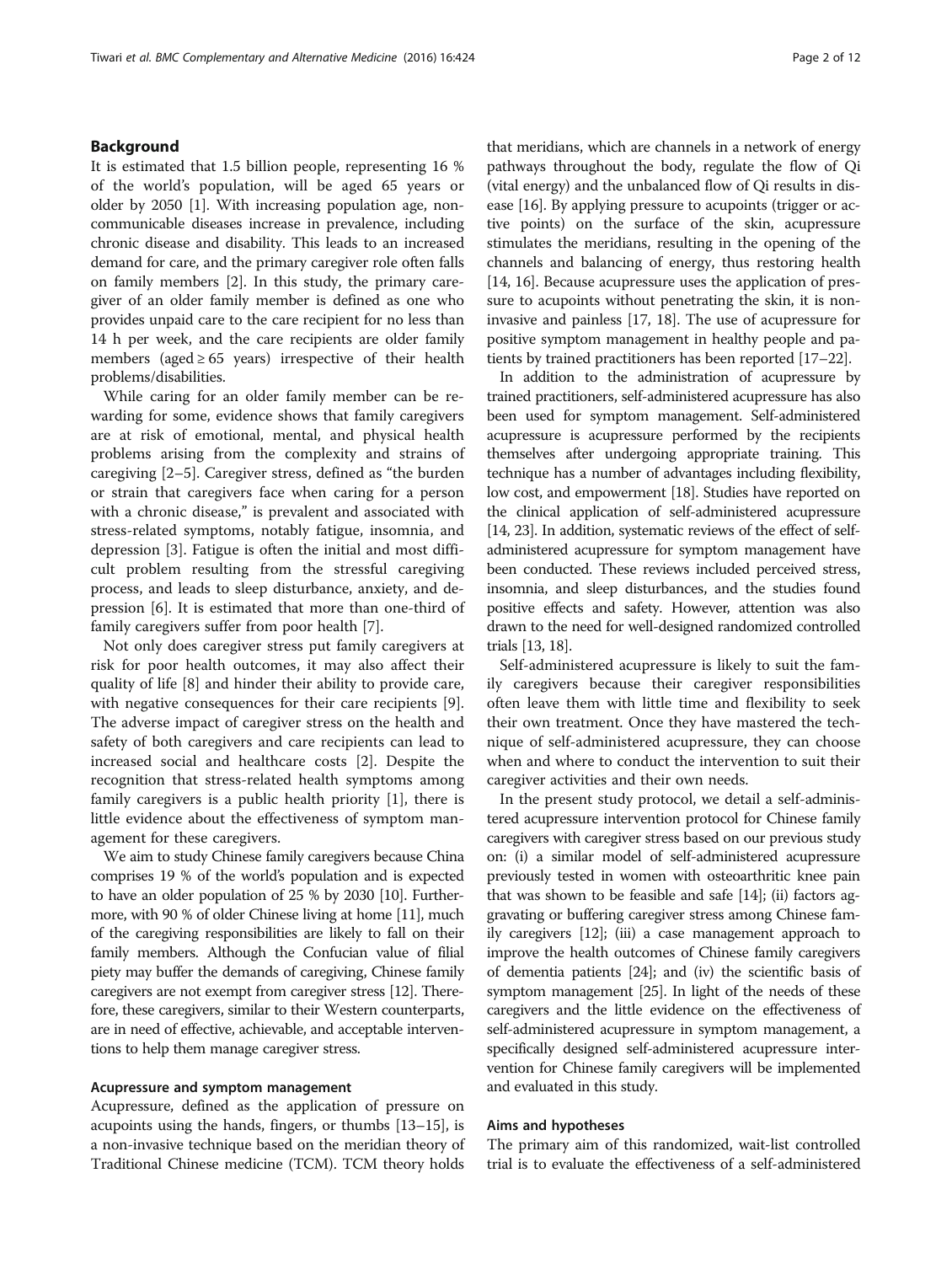acupressure intervention on caregiver stress among Chinese caregivers of older family members. The secondary aim is to evaluate the effectiveness of the selfadministered acupressure intervention on the Chinese family caregivers' stress-related symptoms of fatigue, insomnia, and depression and their health-related quality of life.

We hypothesize that, on completion of a selfadministered acupressure intervention, and as compared with the wait-list control group, Chinese family caregivers in the intervention group will have:

- (i) lower levels of caregiver stress, as measured by the Caregiver Burden Inventory;
- (ii)lower scores of fatigue symptoms, as measured by the Piper Fatigue Scale;
- (iii)lower scores of insomnia symptoms, as measured by the Pittsburgh Sleep Quality Index;
- (iv)lower scores of depression symptoms, as measured by the Patient Health Questionnaire; and
- (v)higher scores of health-related quality of life, as measured by the SF-12 Health Survey.

#### Methods/Design

This is a randomized, wait-list controlled trial. There will be two groups: an intervention group and a wait-list control group. The participants randomly assigned to the intervention group will receive an immediate treatment condition (the self-administered acupressure intervention), while those assigned to the wait-list control group will receive a wait-list control condition (the same selfadministered acupressure intervention but after the intervention group has completed the treatment condition). The design allows all participants to receive the intervention eventually but at the same time also controls the confounding variables that could cause spurious causality.

#### **Participants**

A total of 200 participants will be recruited for the study. Chinese family caregivers will be eligible to participate if they meet all of the following criteria:

- 1. Chinese men or women, 21 years of age or older, able to communicate in Cantonese or Putonghua. Justifications: an ability to command the Chinese language (Cantonese or Putonghua) is essential because the acupressure protocol is written and conducted in Chinese. Furthermore, the intervention requires participants to have the self-discipline for compliance, hence the decision to select more mature participants of age  $\geq$  21 years.
- 2. Primary caregiver of an older family member aged  $\geq$ 65 years. Justifications: the literature has shown that caring for an older family member is a key source of

caregiver stress, hence our decision to adopt a more inclusive approach to target older family members who are the care recipients, irrespective of their health problems/disabilities. We recognize that the older care recipients likely have different health problems/disabilities, which may affect their dependency on the caregivers and the level of caregiver stress. Therefore, we will take into account the care recipients' health problems/disabilities in the data analysis.

- 3. Providing unpaid care to the care recipient at no less than 14 h per week. Justification: this criterion will exclude paid or occasional caretakers whose needs and caregiver stress, if any, are likely to be different from that studied in this project.
- 4. Primarily responsible for making day-to-day decisions and providing assistance to the care recipient in tasks relating to activities of daily living (e.g., bathing, dressing, and toileting) and/or instrumental activities of daily living (e.g., housework, grocery shopping, preparing meals, and managing medications). Justification: this criterion will exclude those who are not the primary caregivers.
- 5. Screened positive for caregiver stress (a summed score of  $\geq$  25 as measured by the Caregiver Burden Inventory), with symptoms of fatigue (a mean score of  $\geq$  4 as measured by the Piper Fatigue Scale), insomnia (a global score of > 5 as measured by the Pittsburgh Sleep Quality Index), or depression (a total score of  $\geq 10$  as measured by the Patient Health Questionnaire). Justifications: caregivers with caregiver stress are the participants targeted while fatigue, insomnia, and depression are the outcome measures in the proposed study.

Chinese family caregivers will be excluded if they have:

- 1. Cognitive impairment (a Mini Mental State Examination score of  $\leq$  23). Justification: cognitive impairment will interfere with their comprehension of the intervention.
- 2. Major chronic illness (e.g., cancer) or are currently taking medication (e.g., opiates) that may prevent them from performing the intervention. Justification: they may have difficulty completing the intervention.
- 3. Participated in interventional studies involving acupressure or acupuncture previously. Justification: their prior experience may affect their response to the proposed intervention.

#### Sample size

The power calculation is based on the test for significant difference between the mean pre-post differences of the caregiver stress scores in the intervention and control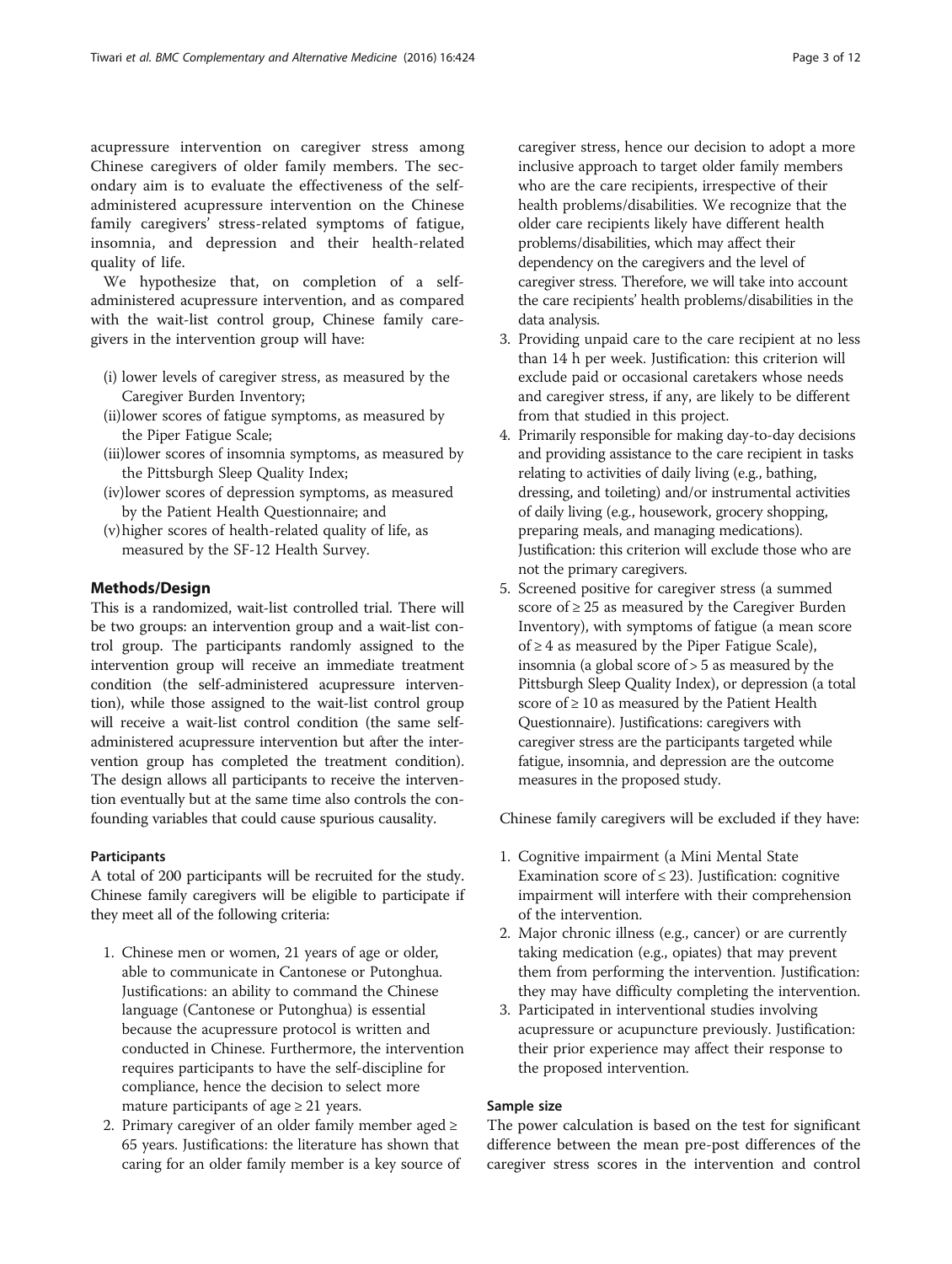groups. Because no study has used self-administered acupressure as an intervention to reduce caregiver stress, we determined our study sample size based on the findings of a previous study measuring caregiver burden of those caring for community-residing patients with Alzheimer's disease [[24](#page-10-0)]. This study reported the mean and standard deviation of the CBI score to be 47.54 and 17.61, respectively. Assuming a moderate correlation ( $p = 0.7$ ) between the pre and post intervention CBI scores, we approximate the pooled standard deviation of a two-sample  $t$ -test the pooled standard deviation of a two-sample *t*-test<br>as  $17.61\sqrt{2(1-p)} = 13.64$ . Taking a clinical difference of  $d = 6$ , which is considered a 10–15 % improvement owing to intervention (using the mean 47.54 as a reference) and a Type I error rate of 5 %,  $n = 83$  was determined to have a power greater than 80 %. Assuming an attrition rate of 15 %, the target sample size is at least 98 per group. We rounded up the number of participants to 100 in each group, which makes a total of 200 participants.

#### Setting

The proposed trial will be conducted in a nongovernment organization (NGO) in Hong Kong. The NGO has more than 40 outreach centers covering three densely populated districts with an older population of around 14 %. This is comparable to the average older population of 13.5 % in Hong Kong [\[26\]](#page-11-0). The NGO has been providing caregiver support and older services in the districts for several decades.

#### Recruitment

A flyer with a brief description of the present project and an invitation to participate will be displayed in the host NGO center and its outreach sites. An advertisement will also be placed in the NGO's newsletters. Additionally, promotional sessions will be conducted during the activities for family caregivers organized by the NGO. Potential participants who express an interest will be referred by the center staff to our research team. The research assistant responsible for recruitment will contact the individual and provide information about the project together with the rights as a research subject and the voluntary nature of the participation. If the person agrees to participate, a written consent form will be signed. After obtaining informed consent, an assessment of eligibility will be made according to the inclusion and exclusion criteria as described above. Those assessed to be not eligible will be thanked for their interest and no further contact will be made. Those who meet the inclusion criteria will be enrolled in the study.

#### Randomization and blinding

Eligible participants will be randomly assigned to either the intervention group ( $n = 100$ ) or the wait-list control group

 $(n = 100)$  using a computerized blocked randomization scheme operated by the study programmer (SP) who is not involved in the recruitment. A series of random numbers will be generated to determine the group assignment of the participants. The group assignment results will be kept in separate, sealed, opaque envelopes. The entire randomization process will be securely conducted by the SP and the group assignment of participants will be centrally controlled. Neither the research assistant conducting the recruitment, nor the participant will know the group assignment until the envelope is opened.

Questionnaires will be completed by each of the participants and numerically coded to ensure that the group allocation of the participant is not revealed. The numerical codes and the names of the participants will be stored separately and securely in the central office. Researchers conducting data collection and analysis will be blinded to the group allocation of the participants.

#### Intervention

The intervention, 28 h in total, extends over an 8-weeks period and includes: (i) individual learning and practice  $(1<sup>st</sup>-2<sup>nd</sup>$  wk): a one-time 1-h introduction and icebreaking exercise at the start of the first session to be followed by a 1-h training session on self-administered acupressure provided by certified trainers in the participant's home twice a week for 2 consecutive weeks (total, 5 h); (ii) home follow-up  $(3<sup>rd</sup>-4<sup>th</sup>$  wk): a 1-h home visit by certified trainers to reinforce learning and selfpractice once a week for 2 consecutive weeks (total, 2 h); and (iii) self-practice  $(3<sup>rd</sup>-8<sup>th</sup>$  wk): self-administered acupressure by the participant at home, to be undertaken not less than one h after a meal, for 15 min twice a day for 6 weeks following the completion of the 2-weeks training session (total, 21 h).

For each of the 1-h training sessions during the first 2 weeks, a brief introduction to the basic theories of TCM and acupressure therapy will be provided (15 min). The introduction will be followed by a demonstration of selfadministered acupressure by the trainers (15 min). Selfadministered acupressure will then be practiced, until proficient, by the participant under the guidance of the trainers (30 min). The trainers, made up of a senior year TCM student and a senior year nursing student, will be trained and certified by a licensed TCM practitioner from the researchers' School of Chinese Medicine.

For monitoring of compliance, during the 5<sup>th</sup> through 8<sup>th</sup> weeks of the intervention, once a week, phone calls will be made by the same team of trainers to remind the participant to perform the self-administered acupressure with feedback for any questions or expressed concerns. Any medical incidents (e.g., visits to hospital or doctor for caregiver health problems) will be documented. Each participant will use an "acupressure" diary to record the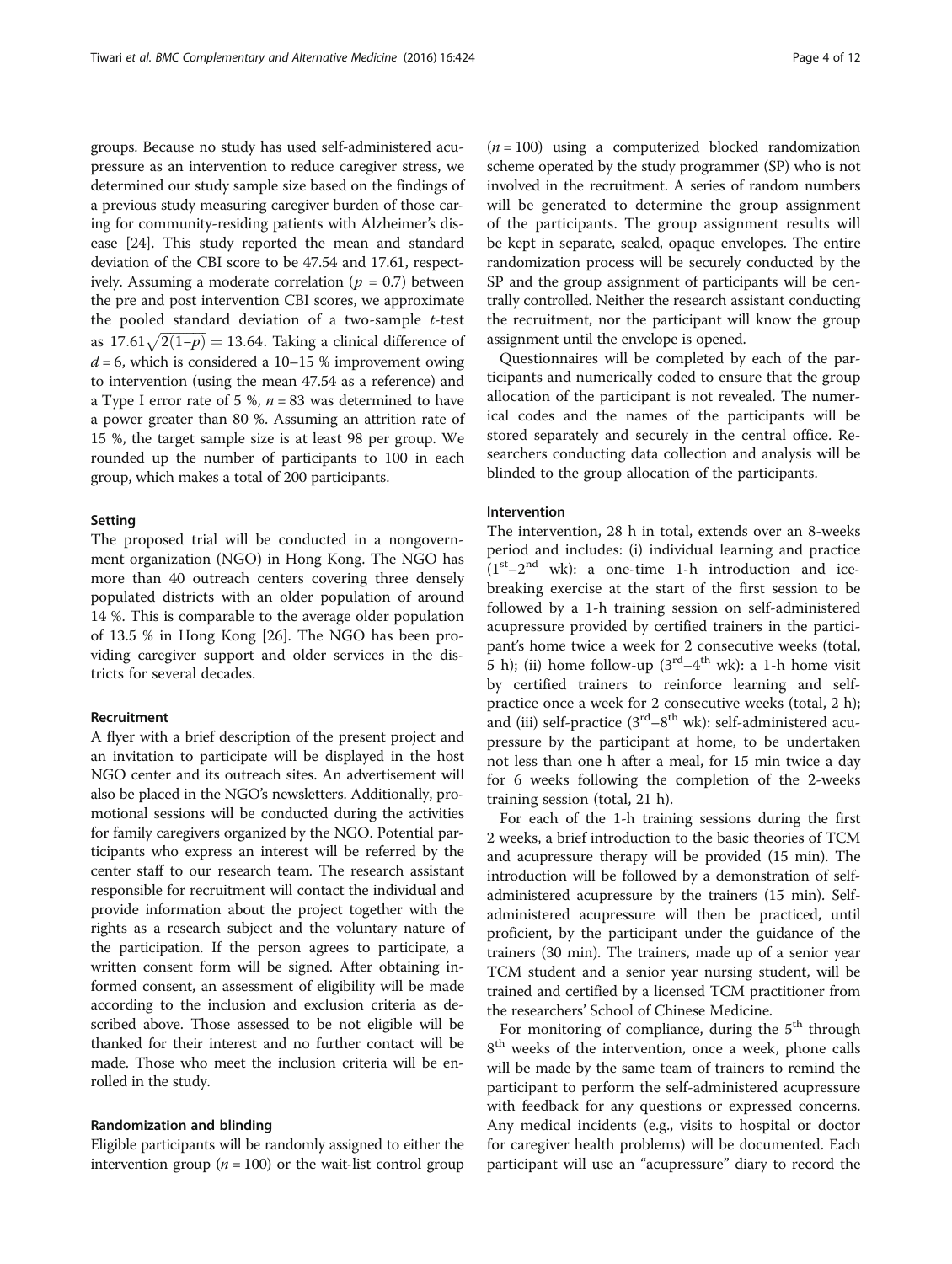frequency, duration, and time of the acupressure conducted each day, and the record will be checked by the trainer during the telephone calls.

Training materials will be provided to each participant. The self-administered acupressure protocol (Table [1\)](#page-5-0), a poster illustrating the acupoints, and stickers used to label each acupoint will be provided to the participant at the first training session. Acupoint selection will be demonstrated step-by-step by the trainers, and the participants will be asked to find the selected acupoints by themselves under the guidance of the trainers. Once they have mastered the location of the selected acupoints, the participants will be guided, with assistance from the trainers as required, to perform the self-administered acupressure as described in the protocol. An audiorecorded step-by step procedure of the self-administered acupressure will be provided to the participants for reinforcement of learning. The audio recording, protocol, posters, and stickers are designed to enhance accuracy and compliance during home practice.

#### **Instruments**

The following study instruments (with the exception of the Demographic Questionnaire) will be administered at four time points: (a) pre-intervention (T0, baseline), i.e., on entry to study after randomization but before intervention; (b) post-training  $(T1, end of 2<sup>nd</sup> week)$ , i.e., on completion of the 2-weeks individual learning and practice; (c) post-intervention (T2, end of  $8<sup>th</sup>$  wk), i.e., on completion of the 8-weeks self-administered acupressure intervention; and (d) follow-up (T3, end of  $12<sup>th</sup>$  wk), i.e., 4 weeks after the completion of the intervention.

- (a)The Chinese version of the Caregiver Burden Inventory (C-CBI, 24 items) [[27](#page-11-0)] will be used to (i) initially screen potential participants for caregiver stress, and (ii) assess levels of caregiver stress at different time points in the study. The C-CBI has been validated for the Chinese population and demonstrated satisfactory internal consistency (Cronbach's alpha 0.9) [\[27\]](#page-11-0). Each item is assessed using a 5-point Likert scale ranging from 0 (never) to 4 (nearly always). For the initial screening, participants with a summed score of  $\geq 25$  will be identified as experiencing caregiver stress and recruited into the study.
- (b)The Chinese version of the Piper Fatigue Scale (C-PFS, 22 items) will be used to (i) initially screen potential participants for the symptom of fatigue, and (ii) assess the levels of fatigue experienced by the participant at different time points in the study. The C-PFS has been validated with good reliability (Cronbach's alpha 0.93) [[28\]](#page-11-0). Each item is assessed using a numeric scale of "0" to 10" with higher

scores representing more fatigue. For the initial screening, participants with a mean score of  $\geq 4$  will be identified as experiencing fatigue and recruited into the study.

- (c)The Chinese version of the Pittsburgh Sleep Quality Index (C-PSQI, 19 items) will be used to (i) initially screen potential participants for the symptom of insomnia, and (ii) assess the levels of insomnia experienced by the participant at different time points of the study. The C-PSQI has been validated with good reliability (Cronbach's alpha 0.86) [\[29](#page-11-0)]. Insomnia (sleep disturbances in subjective sleep quality, sleep latency, sleep duration, habitual sleep efficiency, sleep disturbances, use of sleeping medication, and daytime dysfunction) will be assessed on a 4-point Likert scale ranging from 0 (no difficulty) to 3 (severe difficulty). For the initial screening, participants with a global (summed) score of > 5 will be classified as experiencing insomnia and recruited into the study.
- (d)The Chinese version of the Patient Health Questionnaire (C-PHQ, nine items) will be used to (i) initially screen potential participants for the symptom of depression, and (ii) assess the levels of depression experienced by the participant at different time points of the study. The C-PHQ is one of the most popular self-administered screening tools for the symptom of depression that has been validated in the Hong Kong Chinese population [\[30\]](#page-11-0). Each item is scored from 0 (not at all) to 3 (nearly every day), with a total score ranging from 0 to 27. Cutoff values of 5, 10, 15, and 20 have been widely used to define mild, moderate, moderately severe, and severe depressive symptoms. For the initial screening, participants with a total score of  $\geq 10$ will be identified as experiencing the symptom of depression and recruited into the study.
- (e)The Chinese version of the SF-12 version 2 Health Survey (C-SF-12v2, 12 items) has demonstrated validity and equivalence for Chinese populations [[31](#page-11-0)] and will be used to assess health-related quality of life. The 12 items are grouped under the mental component summary and physical component summary. The survey is scored by recoding the items, computing the raw scale scores, and transforming the scores to a range from 0 to 100 according to the standard scoring algorithm. Higher scores indicate a better health status.
- (f) Health economics assessment (HEA) will be assessed to determine the cost minimization [[32\]](#page-11-0) related to the intervention, with items on: (i) number of physician visits, (ii) use of prescription drugs, and (iii) incidence of inpatient hospitalization.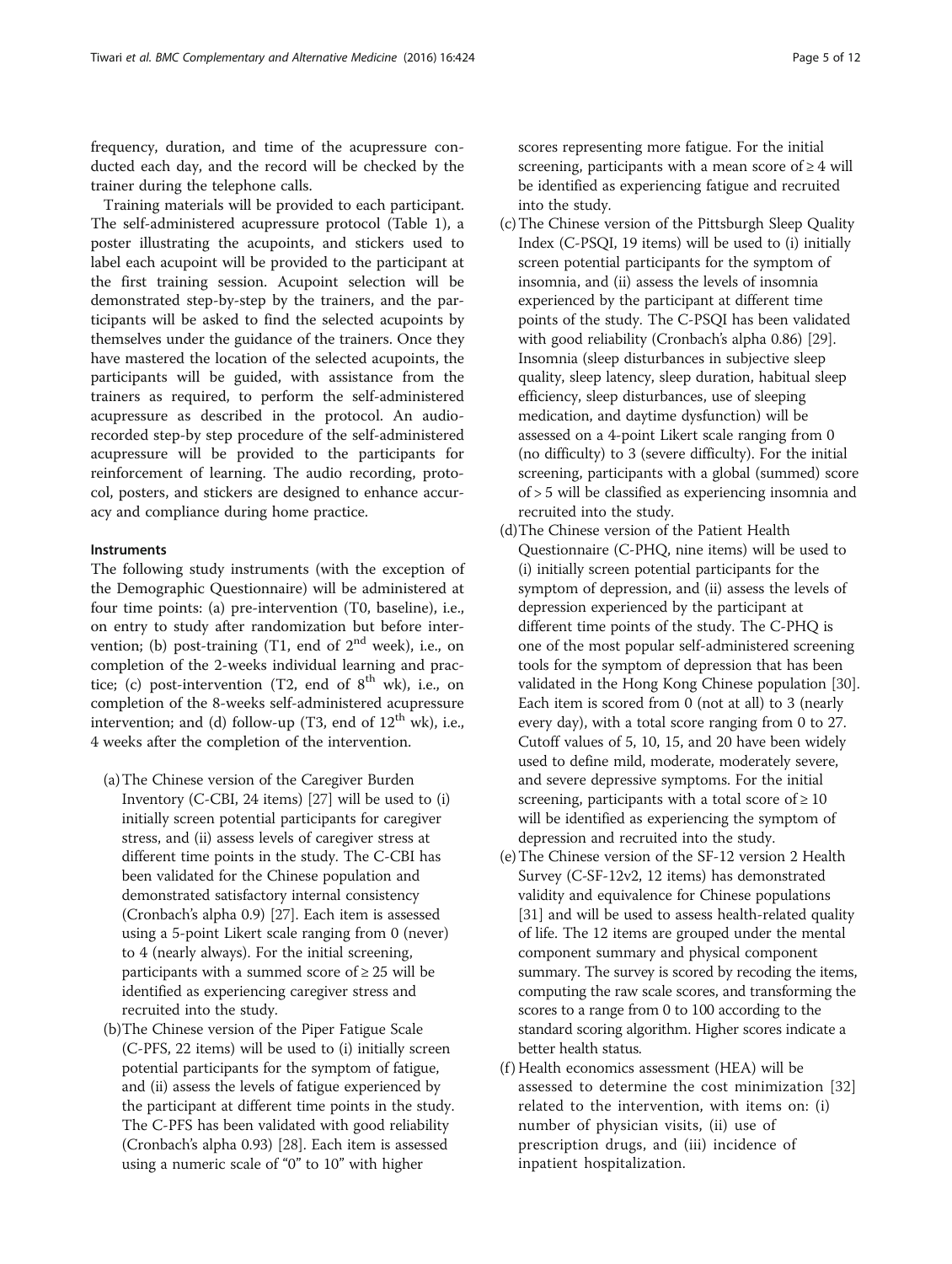<span id="page-5-0"></span>

|  |  |  | Table 1 Standard protocol- self-administered acupressure for symptom management |  |  |  |  |
|--|--|--|---------------------------------------------------------------------------------|--|--|--|--|
|--|--|--|---------------------------------------------------------------------------------|--|--|--|--|

| Sequence/acupoint   | Location                                                                                                                                     |     | Function                                                                                                                                                                                            | How-to-do                                                                                                                         | Frequency<br>(Times/duration) |
|---------------------|----------------------------------------------------------------------------------------------------------------------------------------------|-----|-----------------------------------------------------------------------------------------------------------------------------------------------------------------------------------------------------|-----------------------------------------------------------------------------------------------------------------------------------|-------------------------------|
| 1.Baihui (GV20, 百會) | On the vertex of the head at<br>the sigittal midline of the scalp<br>at the midpoint of the line<br>connecting the apexes of<br>both ears    |     | Treatment of various mental disorders.<br>in particular insomnia, depression,<br>anxiety, headache and decreased<br>memory                                                                          | Using 4 finger pads gently tap<br>the area of this acupoint on<br>the scalp                                                       | 60/1 min                      |
| 2.Fenchi (GB20, 風池) | On the nape, in a depression<br>between the upper portion of<br>the sternocleidomastoid muscle<br>and the trapezius                          |     | A commonly used point for acupressure<br>to treat headache, neck and shoulder<br>pain and stiffness. Also beneficial in<br>relieving convulsion, agitation, insomnia<br>and stress-related symptoms | Using two thumbs press on the<br>points bilaterally while the other<br>four fingers should hold the<br>back of the head naturally | $60/1$ min                    |
| 6.Hegu (LI4, 合谷)    | On the dorsum of the hand,<br>between the 1st and 2nd<br>metacarpal bones, in the<br>middle of the 2nd metacarpal<br>bone on the radial side | 114 | Expels Wind and releases the exterior,<br>tonifies qi and strengthens immunity;<br>used to manage every type of pain<br>and psychogenic tense                                                       | Using thumb pad firmly massage<br>the surrounding area of this<br>acupoint on the dorsum of the<br>hand unilaterally              | 30/1 min for<br>each side     |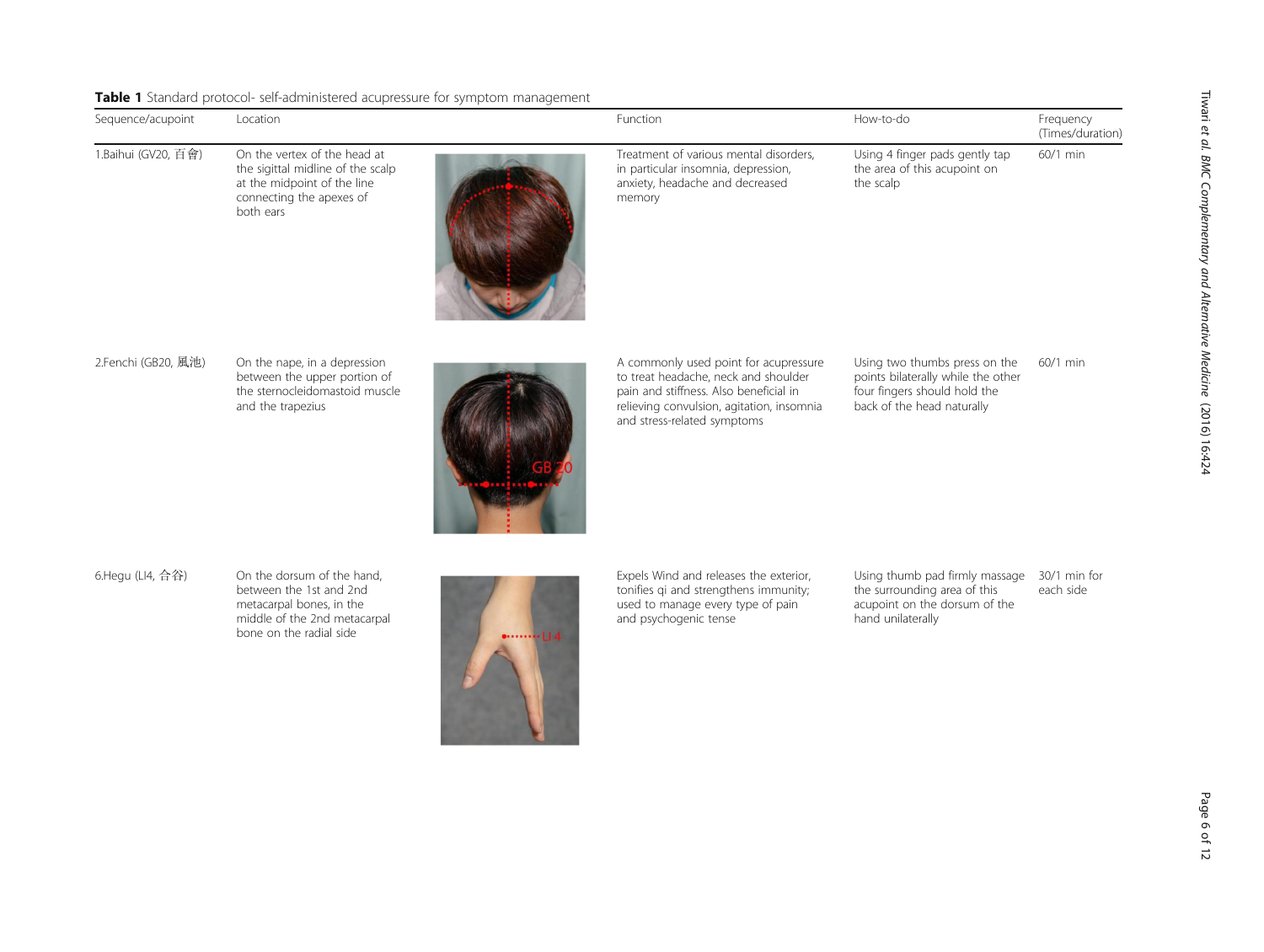Table 1 Standard protocol- self-administered acupressure for symptom management (Continued)

4.Shenshu (UB 23, 腎俞) On the low back at 1.5 cun lateral to the posterior midline at the level of the 2nd lumbar vertebral spine



Well known For all kidney related issues which affect the brain, bone, hair, teeth and/or hearing. Useful for deficiency conditions: exhaustion, weakness, chronic fatique, good point for the elderly as Kidney Jing is naturally depleted

Using the fists gently tap the lumbar area of this acupoint at the low back bilaterally

60/1.5mins

5.Zhongwan (CV12, 中脘) On the upper abdomen and on the anterior midline, 4 cun above the centre of the umbilicus.

6.Qihai (CV6, 氣海) GuanyYuan (CV4, 關元) On the lower abdomen on the anterior midline at 1.5 cun and 3 cun below the centre of the umbilicus, respectively.



Innervated by the spinal nerves originating from the same segments of the spinal cord that sends visceral nerve fiber innervating the stomach. Can improve digestive function and relieve abdominal distention/ pain, constipation and insomnia

Often applied together in acupressure to tonify Qi because Essential Qi (元氣) is housed and circulated in these two points. Beneficial for constipation, retention of urination, frequent nocturia and indigestion. Modulate the limbic-medial prefrontal network related to cognitive function

Using finger pads in clockwise circle gently massage the upper abdomen area, 4 cun above the umbilicus 200/2mins

Using finger pads in clockwise circle gently massage the lower abdomen area, 3 cun below the umbilicus 200/2mins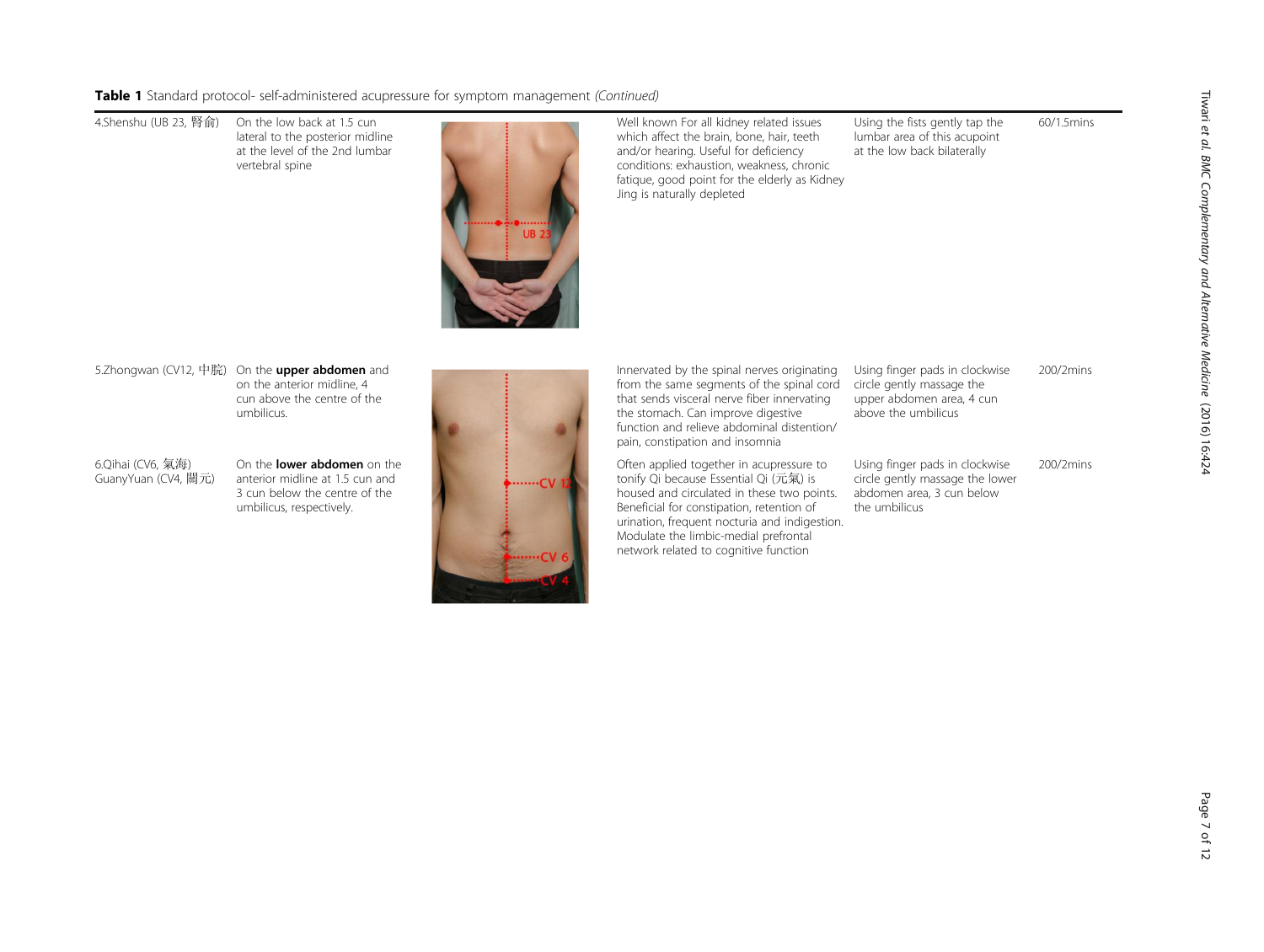Table 1 Standard protocol- self-administered acupressure for symptom management (Continued)

7.Zusanli (ST36, 足三里) On the anterior lateral side of the leg at 3 cun below the knee joint, one middle finger breadth from the anterior crest of the tibia.



Broad therapeutic effects, from gastro, intestinal and endocrinal diseases to neuropsychiatric disorders. Stimulation at Zu-San-Li evokes the robust response in limbic-paralimbic-neocortical network involved in autonomic, pain, mood and cognitive function

Using thumb pad firmly massage 60/1.5mins the area bilaterally on the anterior for each side lateral side of the leg, 3 cun below the knee joint

8.Yongquan (KD1,涌泉) On sole, in a depression with

foot in plantar flexion, at the junction of the anterior 1/3 and posterior 2/3 of line connecting base of the 2nd and 3rd toes with the heel



Useful for headaches, hypertension, low back pain, insomnia, palpitations, anxiety, poor memory, mania, hot flashes, night sweats, and loss of consciousness or yang collapse

Using 4 finger pads firmly massage the area bilaterally on each sole, in depression with foot in plantar flexion

100/2.5mins for each side

Consent to publish the images in the table has been obtained from the patients featured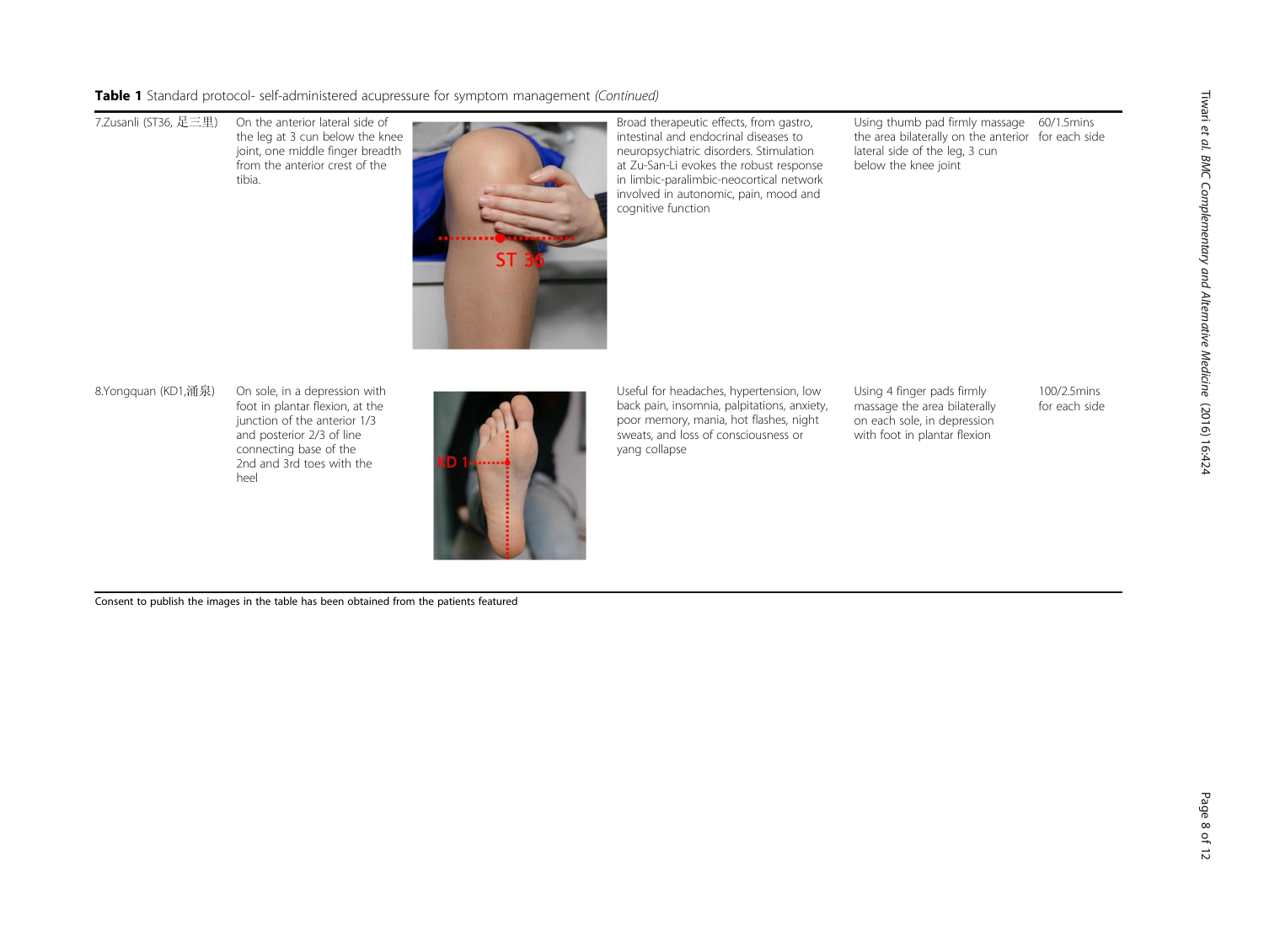(g)A demographic questionnaire (DQ) will be used to collect information on age, education level, marital status, number and age of children, employment status, financial hardship, number of care recipients, total number of hours of caregiving per week (for the older adult care recipient and children, if appropriate), length of caring (years/months of caregiving), assistance received from other family members (including number of people providing care), paid/occasional caregivers, receipt of comprehensive social security assistance, need for financial support, and number of years living in Hong Kong. Information will also be collected regarding the care recipient's health and dependency including age, health problems, disabilities, and degree of dependency on the caregiver.

#### Procedures

Upon study entry, participants in both groups will be asked to complete the Chinese version of the questionnaires (T0, baseline assessment), including C-CBI for caregiver stress, C-PFS for fatigue, C-PSQI for insomnia, C-PHQ for depression, C-SF-12v2 for quality of life, HEA for cost minimization, and DQ for participant profile. The participants assigned to the intervention group will then receive the intervention as described. When the intervention group reaches post-training, postintervention, and follow-up time points (T1, T2, and T3, respectively), participants in both groups will complete C-CBI, C-PFS, C-PSQI, C-PHQ, C-SF-12v2, and HEA. After the completion of data collection at T3, participants in the wait-list control group will then receive the self-administered acupressure training. The immediate treatment received by the intervention group, the waitlist control condition received by the control group, and the data collection points are shown in Fig. [1.](#page-9-0)

#### Data analysis

The primary outcome is caregiver stress and the secondary outcomes are symptoms of fatigue, insomnia, depression, and health-related quality of life.

The effectiveness of the self-administered acupressure intervention on caregiver stress, symptoms of fatigue, insomnia and depression, and health-related quality of life will be assessed. To do this, the scores of the C-CBI, C-PFS, C-PSQI, C-PHQ-9, SF-12v2, and HEA collected at four different time points will be analyzed for changes from baseline (T0) to the post-intervention (T2) and from the post-intervention (T2) to the follow-up (T3).

For the primary analysis, the levels of caregiver stress on completion of the intervention (T2) between the intervention and wait-list control groups will be assessed by a regression analysis with adjustment of baseline values and accounting for any possible effect of the demographics. Residuals will be checked to ensure adequacy of the method. In addition, changes in caregiver stress from baseline (T0) to follow-up (T3) will be assessed by paired t-tests. The intention-to-treat principle will be adopted and all study subjects will be included in the analysis with missing values replaced by the last observed values or imputed by regression substitution.

For secondary analysis, the scores of the C-PFS, C-PSQI, C-PHQ, C-SF-12v2, and HEA will be compared for differences between the intervention and wait-list control groups by a linear mixed effects model with the baseline value of the scale and the intervention group as fixed factors and the intercept as a random factor. Moreover, effects of the demographics, care recipients' health problems/disability, and dependency on the outcomes will be explored by considering them as fixed factors in the linear mixed effects model. Changes in mean scores from baseline will also be assessed by a linear mixed effects model with the use of linear contrasts. Multivariate analysis will also be conducted to simultaneously study changes in clusters of mean scores.

Baseline characteristics (T0) between the intervention and wait-list control groups will be assessed by chisquare test and Mann–Whitney U test for categorical and continuous data, respectively.

Statistical significance is defined as  $p < 0.05$  with a twosided test. All statistical analyses will be conducted with Statistical Package for the Social Sciences (SPSS) program.

#### Ethics, consent and permissions

This study protocol was approved by the Institutional Review Board of the University of Hong Kong/Hospital Authority Hong Kong West Cluster (HKU/HA HKW IRB: UW 15–367) on June 26, 2015. The study will be conducted according to the Declaration of Helsinki. Participation in the study is entirely voluntary. An information sheet is provided and a written consent is required from all participants. If participants choose to withdraw from this study, they may do so at any time with no questions asked.

#### **Discussion**

This study protocol describes the implementation and evaluation of a self-administered acupressure intervention for Chinese family caregivers with caregiver stress. This will be the first randomized controlled trial to test the effectiveness of self-administered acupressure in reducing the stress of caregivers and improving their stress-related symptoms of fatigue, insomnia, depression, and health-related quality of life.

The emotional and physical strain of caregiving and its adverse impact on family caregivers' health and wellbeing is recognized as a serious public health problem [[3,](#page-10-0) [33](#page-11-0), [34\]](#page-11-0). Although a variety of pharmacological and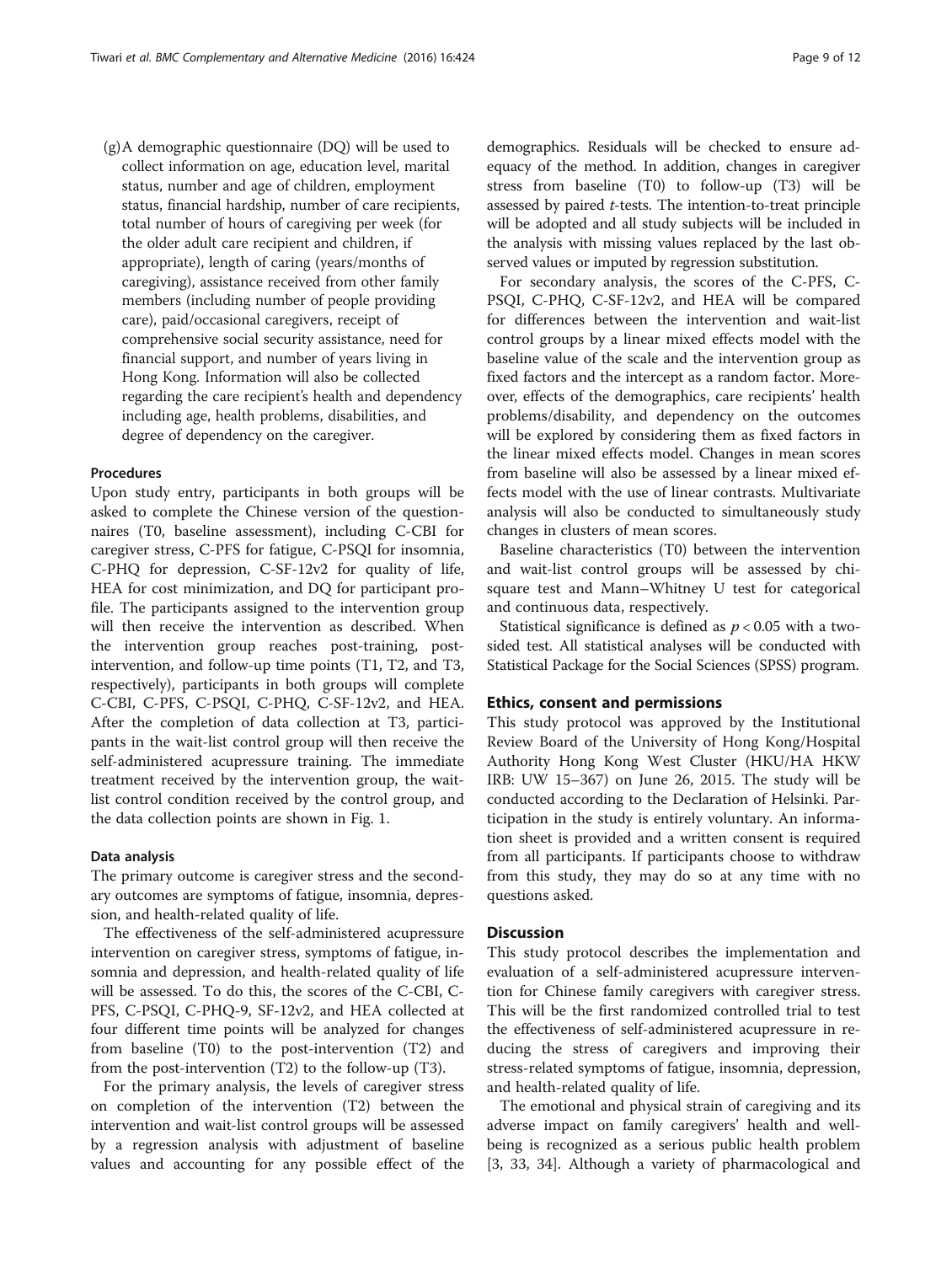psychosocial interventions have been developed to alleviate caregiver stress, the therapeutic benefits are modest [[35](#page-11-0)–[37](#page-11-0)]. Therefore, there is a need to find interventions that are not only effective but also acceptable to caregivers. Providing interventions to these caregivers is challenging; not only may their motivation be hampered by the stress of never-ending caregiving responsibilities, but their needs often have to take second place after those of their care recipients. If proven effective, the selfadministered acupressure intervention would open up an attainable avenue for family caregivers to release their caregiving stress in a safe, feasible, and affordable manner.

By reducing the burden of caregiver stress, it is intended that the self-administered acupressure intervention will not only alleviate health declines, but also lower health and social care costs for these caregivers and their care recipients. Furthermore, the realization of what they can achieve in promoting health and well-being through selfadministered intervention may also empower the caregivers to make optimal lifestyle choices.

This study has the potential of informing health and social care providers about the design and implementation of interventions to buffer the adverse effects of caregiver stress. In addition, the trial findings will also provide the

<span id="page-9-0"></span>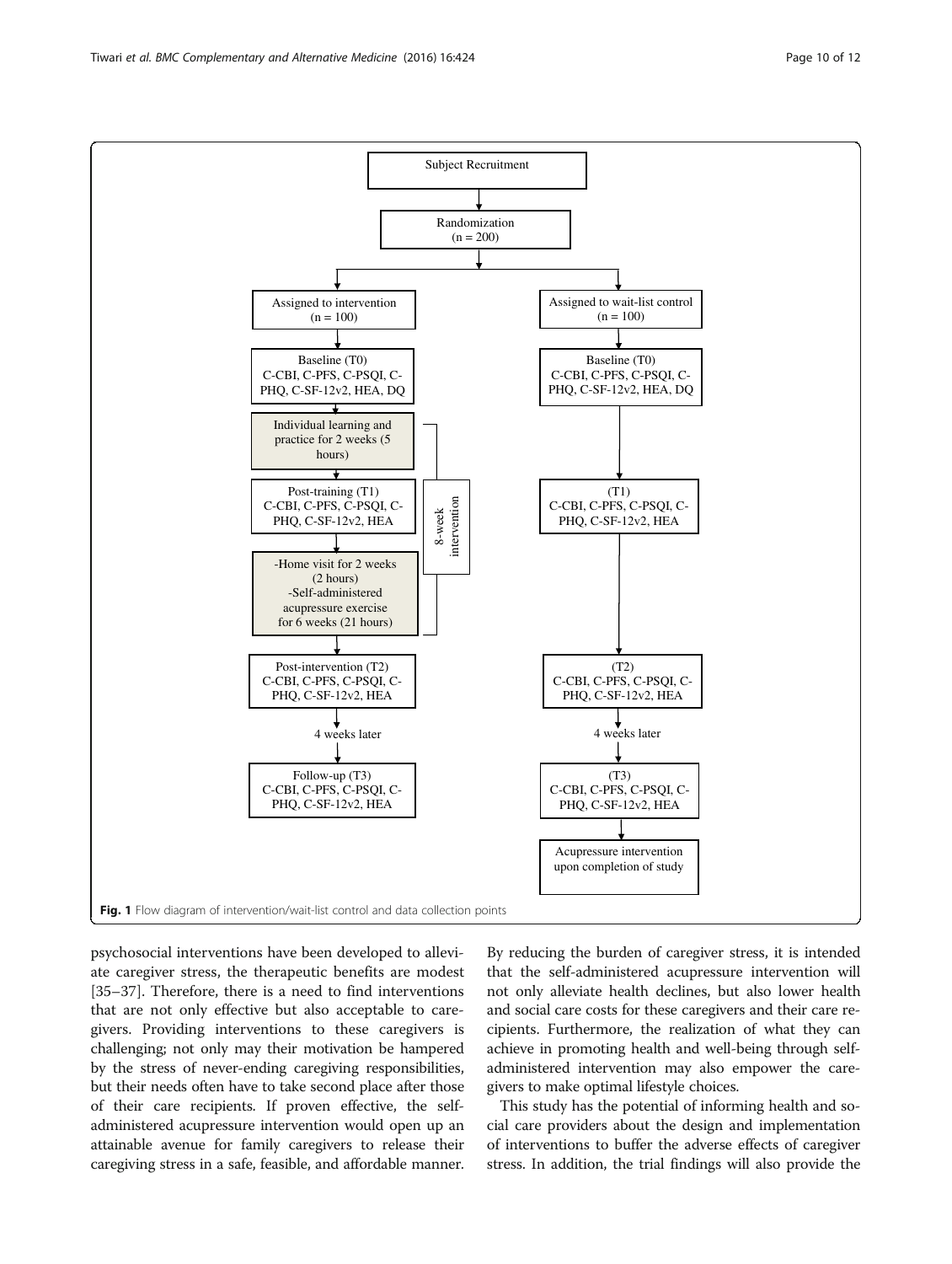<span id="page-10-0"></span>much-needed evidence to apprise policy-makers of the need for socioeconomic policies to more effectively empower family caregivers to take care of themselves and their care recipients.

#### Abbreviations

C-CBI: Chinese version of the Caregiver Burden Inventory; C-PFS: Chinese version of the Piper Fatigue Scale; C-PHQ: Chinese version of the Patient Health Questionnaire; C-PSQI: Chinese version of the Pittsburgh Sleep Quality Index; C-SF-12v2: Chinese version of the SF-12 version 2 Health Survey; DQ: Demographic questionnaire; HEA: Health economics assessment; NGO: Nongovernment organization; RCT: Randomized controlled trial; SP: Study programmer: SPSS: Statistical Package for the Social Sciences: TCM: Traditional Chinese medicine

#### Acknowledgements

The authors acknowledge the staff of HKSKH Lady MacLehose Centre for their advice on the implementation of the intervention.

#### Funding

This study is funded by the Health and Medical Research Fund, Food and Health Bureau of the Hong Kong SAR Government (Project Number 13143191).

#### Availability of data and materials

Not applicable.

#### Authors' contributions

Conceptualization and design of the study: AT, LL, AXMW, MKPS, DSFY, TYSL, HYKYF, ZJZ, and JWFY. Preparation of the manuscript: AT, AXMW, DSTC, and MKPS. Reviewing of the manuscript: AT, LL, AXMW, DSTC, MKPS, DSFY, TYSL, HYKYF, ZJZ, and JWFY. All authors read and approved the final manuscript.

#### Competing interests

The authors declare that they have no competing interests.

#### Consent for publication

Consent to publish the images in the table has been obtained from the patients featured.

#### Ethics approval and consent to participate

This study protocol was approved by the Institutional Review Board of the University of Hong Kong/ Hospital Authority Hong Kong West Cluster (HKU/HA HKW IRB: UW 15–367) on June 26, 2015. Written consent is required from all participants.

#### Author details

<sup>1</sup>School of Nursing, Li Ka Shing Faculty of Medicine, The University of Hong Kong, 4/F, William M.W. Mong Block, 21 Sassoon Road, Pokfulam, Hong Kong. <sup>2</sup>School of Chinese Medicine, Li Ka Shing Faculty of Medicine, The University of Hong Kong, 10 Sassoon Road, Pokfulam, Hong Kong. <sup>3</sup>Department of Social Sciences, The University of Hong Kong, 11/F, The Jockey Club Tower, Centennial Campus, The University of Hong Kong, Pokfulam Road, Hong Kong, Hong Kong. <sup>4</sup>Department of Information Systems, Business Statistics and Operations Management, Hong Kong University of Science and Technology, Clear Water Bay, Kowloon, Hong Kong. <sup>5</sup>The Nethersole School of Nursing, The Chinese University of Hong Kong, 6/F, Esther Lee Building, The Chinese University of Hong Kong, Shatin, N.T., Hong Kong. 6 Department of Social Work and Social Administration, The University of Hong Kong, Room 534, Jockey Club Tower, The Centennial Campus, The University of Hong Kong, Pokfulam, Hong Kong. <sup>7</sup>HKSKH Lady MacLehose Centre, No.22, Wo Yi Hop Road, Kwai Chung, New Territories, Hong Kong.

#### Received: 27 May 2016 Accepted: 20 October 2016 Published online: 28 October 2016

#### References

National Institute on Aging (NIA), National Institutes of Health (NIH). Global Health and Aging. [https://www.nia.nih.gov/research/publication/global](https://www.nia.nih.gov/research/publication/global-health-and-aging/overview)[health-and-aging/overview.](https://www.nia.nih.gov/research/publication/global-health-and-aging/overview) Accessed 24 Oct 2016.

- 2. Family Caregiver Alliance. Impact of Caregiving on Caregiver Mental and Emotional Health.<https://www.caregiver.org/caregiver-health>. Accessed 24 Oct 2016.
- 3. Adelman RD, Tmanova LL, Delgado D, Dion S, Lachs MS. Caregiver burden: a clinical review. JAMA. 2014;311(10):1052–9.
- 4. Schulz R, Sherwood PR. Physical and mental health effects of family caregiving. Am J Nurs. 2008;108(9 Suppl):23–7.
- 5. Smith L, Onwumere J, Craig T, McManus S, Bebbington P, Kuipers E. Mental and physical illness in caregivers: results from an English national survey sample. Br J Psychiatry. 2014;205(3):197–203.
- 6. Choi J, Tate JA, Hoffman LA, Schulz R, Ren D, Donahoe MP, Given BA, Sherwood PR. Fatigue in family caregivers of adult intensive care unit survivors. J Pain Symptom Manage. 2014;48(3):353–63.
- 7. Chiu YC, Lee YN, Wang PC, Chang TH, Li CL, Hsu WC, Lee SH. Family caregivers' sleep disturbance and its associations with multilevel stressors when caring for patients with dementia. Aging Ment Health. 2014;18(1):92–101.
- 8. Andrieu S, Rive B, Guilhaume C, Kurz X, Scuvee-Moreau J, Grand A, Dresse A. New assessment of dependency in demented patients: impact on the quality of life in informal caregivers. Psychiatry Clin Neurosci. 2007;61(3):234–42.
- 9. Jessup NM, Bakas T, McLennon SM, Weaver MT. Are there gender, racial or relationship differences in caregiver task difficulty, depressive symptoms and life changes among stroke family caregivers? Brain Inj. 2015;29(1):17–24.
- 10. Sant SV. China's rapidly aging population strains resources. In: Voice of America. 2015. [http://www.voanews.com/content/china-rapidly-aging](http://www.voanews.com/content/china-rapidly-aging-population-strains-resources/2817406.html)[population-strains-resources/2817406.html](http://www.voanews.com/content/china-rapidly-aging-population-strains-resources/2817406.html). Accessed 1 Mar 2016.
- 11. Hua X. China to increase elderly bed numbers. In: China daily. 2016. [http://www.chinadaily.com.cn/china/2016-01/25/content\\_23241315.htm](http://www.chinadaily.com.cn/china/2016-01/25/content_23241315.htm). Accessed 1 Mar 2016.
- 12. Chow C, Tiwari AF. Experience of family caregivers of community-dwelling stroke survivors and risk of elder absue: a qualitative study. J Adult Protection. 2014;16(5):276–93.
- 13. Yeung WF, Chung KF, Poon MM, Ho FY, Zhang SP, Zhang ZJ, Ziea ET, Wong VT. Acupressure, reflexology, and auricular acupressure for insomnia: a systematic review of randomized controlled trials. Sleep Med. 2012;13(8):971–84.
- 14. Zhang Y, Shen CL, Peck K, Brismee JM, Doctolero S, Lo DF, Lim Y, Lao L. Training self-administered acupressure exercise among postmenopausal women with osteoarthritic knee pain: a feasibility study and lessons learned. Evid-Based Complement Alternat Med. 2012;2012:570431.
- 15. Zhang ZJ, Chen HY, Yip KC, Ng R, Wong VT. The effectiveness and safety of acupuncture therapy in depressive disorders: systematic review and meta-analysis. J Affect Disord. 2010;124(1–2):9–21.
- 16. Zhang J, Zhao B, Lao LX, editors. Acupuncture and Moxibustion (International Standard Library of Chinese Medicine). Beijing China: People's Medical Publishing House; 2014.
- 17. Lee EJ, Frazier SK. The efficacy of acupressure for symptom management: a systematic review. J Pain Symptom Manage. 2011;42(4):589–603.
- 18. Song HJ, Seo HJ, Lee H, Son H, Choi SM, Lee S. Effect of self-acupressure for symptom management: a systematic review. Complement Ther Med. 2015; 23(1):68–78.
- 19. Harris RE, Jeter J, Chan P, Higgins P, Kong FM, Fazel R, Bramson C, Gillespie B. Using acupressure to modify alertness in the classroom: a single-blinded, randomized, cross-over trial. J Altern Complement Med (New York, N Y). 2005; 11(4):673–9.
- 20. Hmwe NT, Subramanian P, Tan LP, Chong WK. The effects of acupressure on depression, anxiety and stress in patients with hemodialysis: a randomized controlled trial. Int J Nurs Stud. 2015;52(2):509–18.
- 21. Nordio M, Romanelli F. Efficacy of wrists overnight compression (HT 7 point) on insomniacs: possible role of melatonin? Minerva Med. 2008;99(6):539–47.
- 22. Tsay SL, Cho YC, Chen ML. Acupressure and transcutaneous electrical acupoint stimulation in improving fatigue, sleep quality and depression in hemodialysis patients. Am J Chin Med. 2004;32(3):407–16.
- 23. Molassiotis A, Sylt P, Diggins H. The management of cancer-related fatigue after chemotherapy with acupuncture and acupressure: a randomised controlled trial. Complement Ther Med. 2007;15(4):228–37.
- 24. Yu H, Wang X, He R, Liang R, Zhou L. Measuring the caregiver burden of caring for community-residing people with Alzheimer's disease. PLoS One. 2015;10(7):e0132168.
- 25. Wang XM, Walitt B, Saligan L, Tiwari AF, Cheung CW, Zhang ZJ. Chemobrain: a critical review and causal hypothesis of link between cytokines and epigenetic reprogramming associated with chemotherapy. Cytokine. 2015;72(1):86–96.